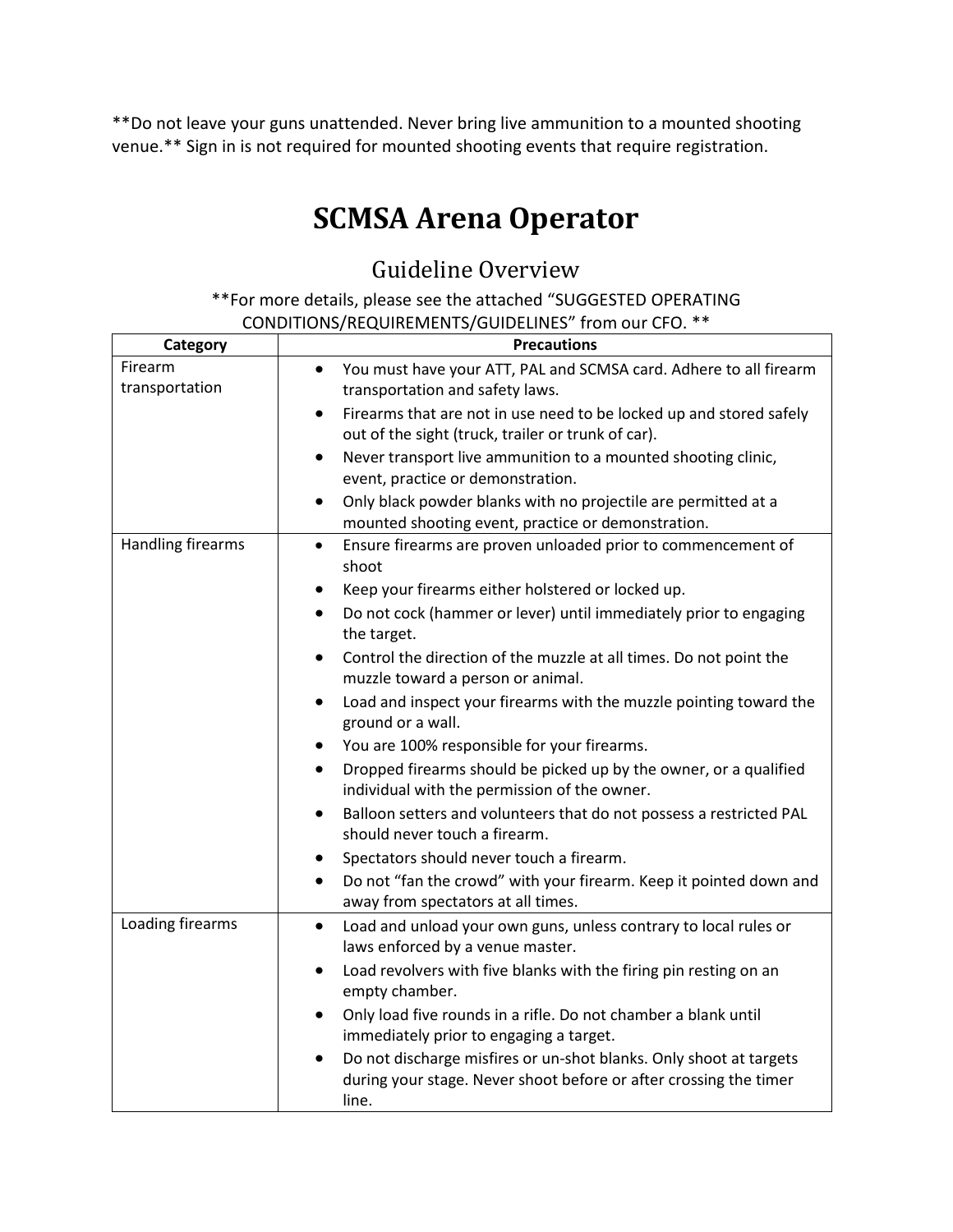| Arena safety<br>*Arenas must supply<br>an "armourer" table<br>that can be isolated<br>from the spectators<br>for the safe loading<br>and unloading of<br>firearms. | All shooters must sign in and out of ranges including their full name,<br>date, time in and time out. Shooters must acknowledge PAL and<br>Club Membership are current. Events like competitions and clinics<br>requiring shooter registration do not require a sign in sheet.<br>If someone is practicing mounted shooting, there must be at least<br>$\bullet$<br>one other person in attendance.<br>Warn all spectators prior to first shot to avoid alarm.<br>$\bullet$<br>Good footing shall be maintained to ensure safety<br>$\bullet$<br>Close the gate(s) or doors prior to a run. Arena must be enclosed.<br>$\bullet$<br>Barbed wire is not considered an enclosure.<br>If practicing without an official, announce your run (Fire in the hole!)<br>and do not start shooting until you see that everyone has control of<br>their horses and the arena is safe.<br>Do not begin a stage until all people (balloon setters etc.) are clear.<br>$\bullet$<br>Wait for permission to start your run. When in doubt, do not run<br>until you feel it is safe. You might see something the official does<br>not.<br>All targets must be 34 feet from the rail where spectators are<br>present |
|--------------------------------------------------------------------------------------------------------------------------------------------------------------------|-----------------------------------------------------------------------------------------------------------------------------------------------------------------------------------------------------------------------------------------------------------------------------------------------------------------------------------------------------------------------------------------------------------------------------------------------------------------------------------------------------------------------------------------------------------------------------------------------------------------------------------------------------------------------------------------------------------------------------------------------------------------------------------------------------------------------------------------------------------------------------------------------------------------------------------------------------------------------------------------------------------------------------------------------------------------------------------------------------------------------------------------------------------------------------------------------------|
| <b>Horse Safety</b>                                                                                                                                                | Horse must be in generally healthy condition.<br>$\bullet$<br>Ferrier work should be up to date.<br>$\bullet$<br>Earplugs for your horse are recommended.<br>٠<br>Tack must be in good working condition.<br>$\bullet$<br>Horses must be under control at all times. Disobedient or dangerous<br>horses should be removed from the practice or competition                                                                                                                                                                                                                                                                                                                                                                                                                                                                                                                                                                                                                                                                                                                                                                                                                                          |
| <b>Rider Safety</b>                                                                                                                                                | No drinking before or during shoots.<br>$\bullet$<br>No drugs that may affect your judgement or reaction time should be<br>taken before or during a shoot.<br>No abusive or threatening behaviour or language is allowed.<br>$\bullet$<br>Ear plugs for shooters and spectators are recommended.<br>$\bullet$<br>Safety glasses are recommended when shooting rifle as the ejected<br>shells have caused eye injuries.                                                                                                                                                                                                                                                                                                                                                                                                                                                                                                                                                                                                                                                                                                                                                                              |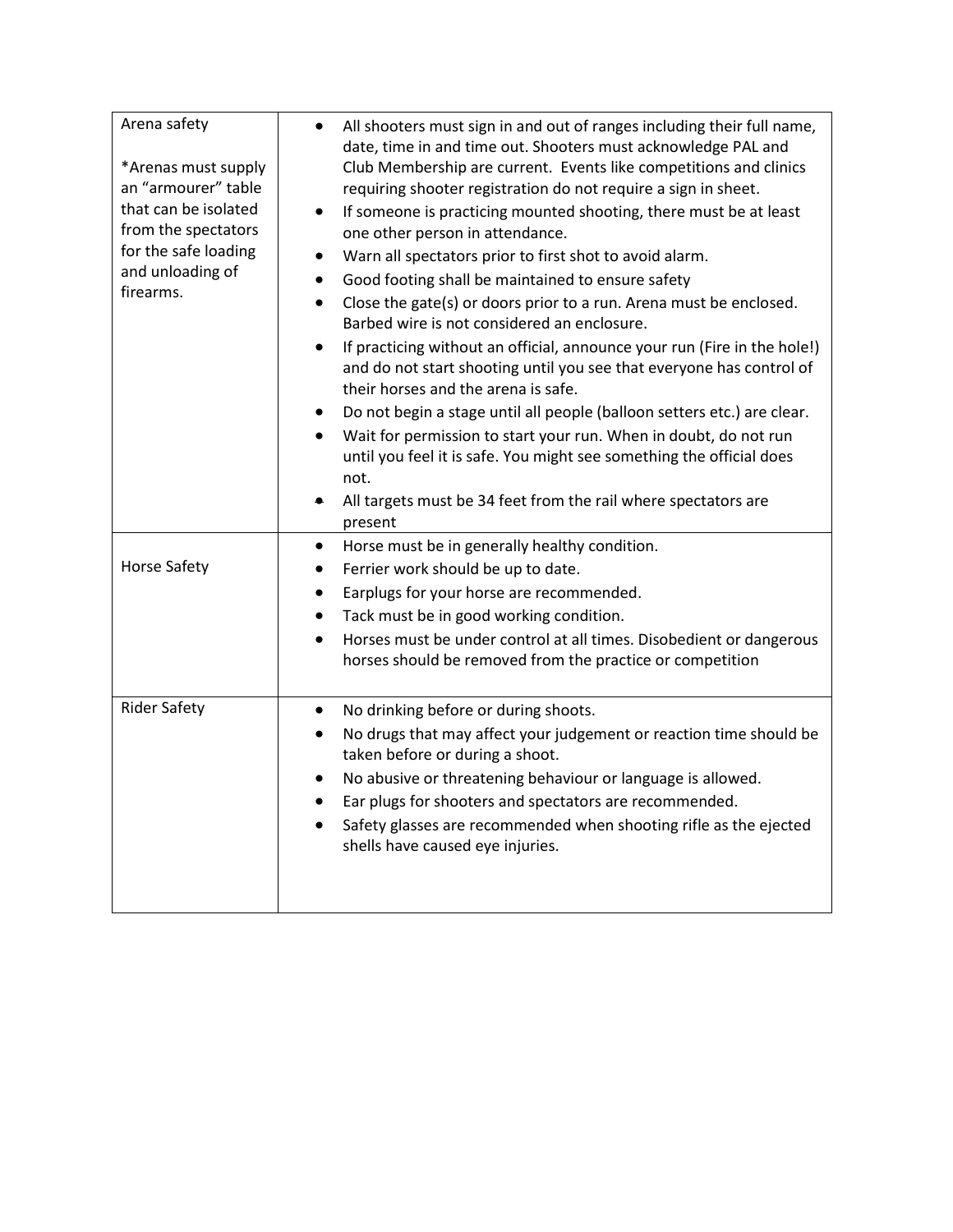#### **SUGGESTED OPERATING CONDITIONS/REQUIREMENTS/GUIDELINES**

- 1. **Background**. Over the past several years there have been an increasing number of new activities/sports that involve the use of firearms (mainly the restricted class) discharging blank ammunition/rounds (Blk Rds). When the Firearms Act (FA) came into force most of these new activities were not considered and as such there are no specific authorizations in the FA nor its Regulations (Regs) to fully support these activities/sports.
- 2. **Aim**. The aim of these guidelines is to establish a set of conditions/requirements to be considered for implementation by the various groups in order to ensure that the intent of the FA is met with respect to the safe use, storage, transportation and public safety for the firearms in use.

#### **3. THE FIREARMS ACT & REGULATIONS**

- a. **CLUB APPLICATIONS & APPROVALS**. The Shooting Clubs and Shooting Regulations (SOR/98-212) are applicable to the Mounted Shooters Associations. Given that only blank ammunition (no projectile fired) is used, the regulations governing ranges is not applicable. However, in order to acquire restricted firearms there must be a confirmation of purpose (target shooting competitions or target practice at an approved shooting range or approved club by providing proof of membership or Collecting) and as such there is a requirement for a club approval in accordance with the regulations. Applications are to be made utilizing the form CAFC 741EW (dated 2007-01- 01). Completed applications with all of the supporting documentation are to be submitted to the CFO for processing. Please include a letter from your Municipality/County/etc that indicates that you are authorized to discharge blank ammunition on the intended training location(s) for mounted shooting.
- b. **FIREARMS LICENCES**. Every member of the approved club must be in possession of a valid **P**ossession **O**nly **L**icence (POL) or **P**ossession and **A**cquisition **L**icence (PAL) with the appropriate privileges. There may be situations where potential new members, that are not in possession of a POL/PAL, may want to try firing the restricted handguns with blank ammunition to see if it is an activity they will enjoy before making the investment in training and purchasing a firearm. Those perspective members that do not have a valid POL/PAL can fire a restricted firearm under the **direct and immediate supervision/control** of a holder of a valid POL/PAL (with restricted privileges) while on the ground only. During training clinics,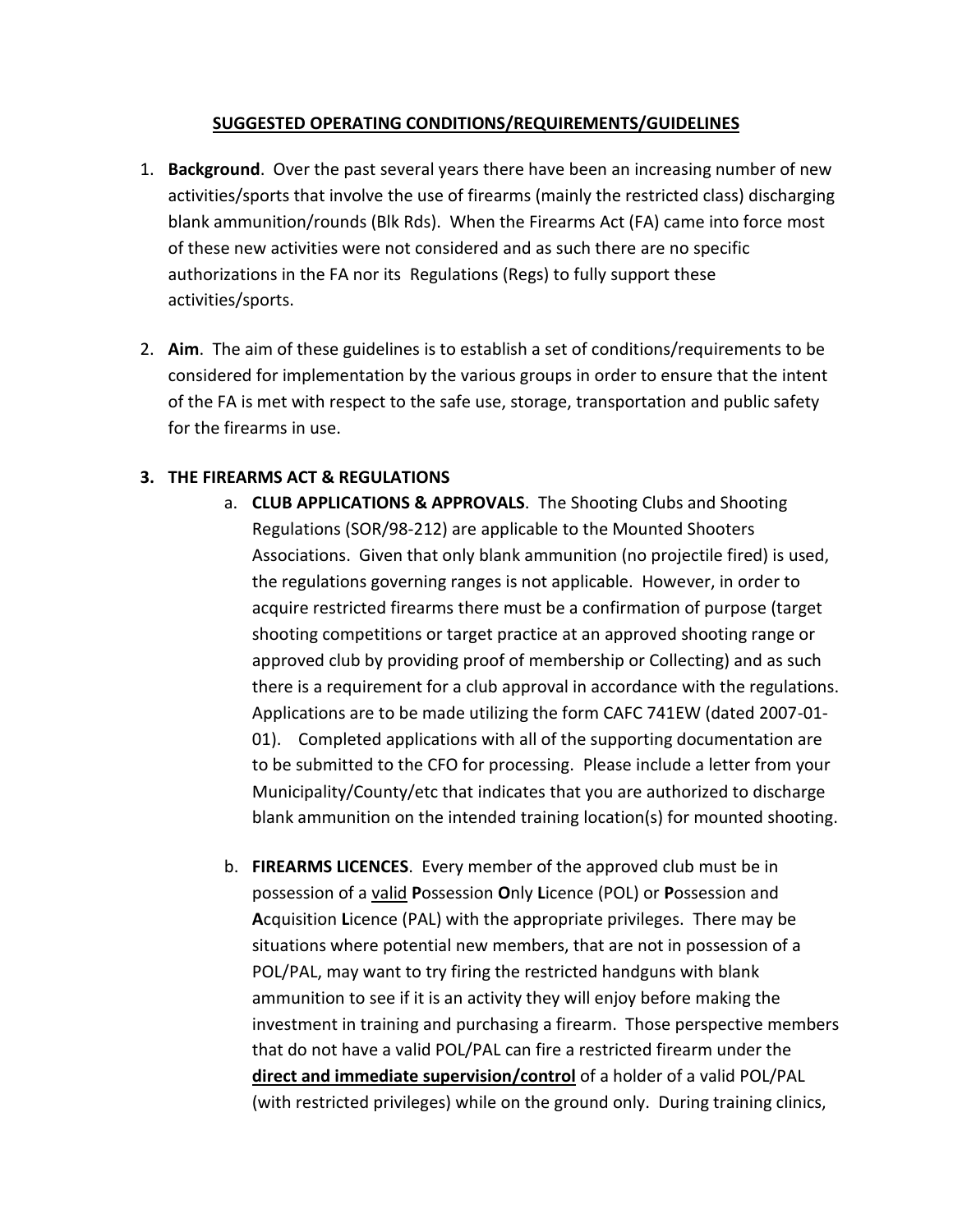at **no time** will an individual without a valid POL/PAL fire or handle firearms while mounted on a horse outside the direct and immediate supervision/control of a valid POL/PAL holder (with the appropriate privileges for the firearms in use). This last condition is necessary since an un-licensed individual will not have the benefit of any firearm safety training and the instructor will not be in a position to take direct and immediate action should a safety situation develop while the un-licensed person is mounted. If the club is conducting Introductory sessions on the sport for prospective members and they want to try the sport before committing to the training then the club may conduct a mounted introductory session under the following conditions:

- **i.** The rider shall be mounted on a horse that has been desensitized to the noise from a fired blank (at least 3 hrs of training is suggested or until the horse is not startled by the noise). Although not a firearm regulated activity it does fall into the category of safe firearm handling;
- **ii.** The rider shall only walk the horse;
- **iii.** The rider shall receive basic firearms safety training prior to mounting the horse (ie) Muzzle control, holding, aiming, firing, trigger finger safety, etc
- **iv.** There are no timing pressures on the rider;
- **v.** A club member/trainer shall ride immediately beside the person trying the sport so that they can influence or take direct and immediate control;
- **vi.** The rider shall only fire single action no "slip hammering" or "fanning"; and
- **vii.** The rider will be handed the firearm once mounted no holster use; and
- **viii.** The rider shall only attend an introductory session once.
- c. **AUTHORIZATIONS TO TRANSPORT (ATTs).** There are two types of ATTs, Short Term (S-ATT) and Long Term (L-ATT). ATTs are required to move restricted firearms. The ATTs contain specific locations and timings for training or competition venues. Initially, a new club member will have to submit requests for L-ATTs to the CFO. A L-ATT issued for the live fire ranges does not cover the movement of firearms for mounted shooting training or competition venues since there is no shooting range approval associated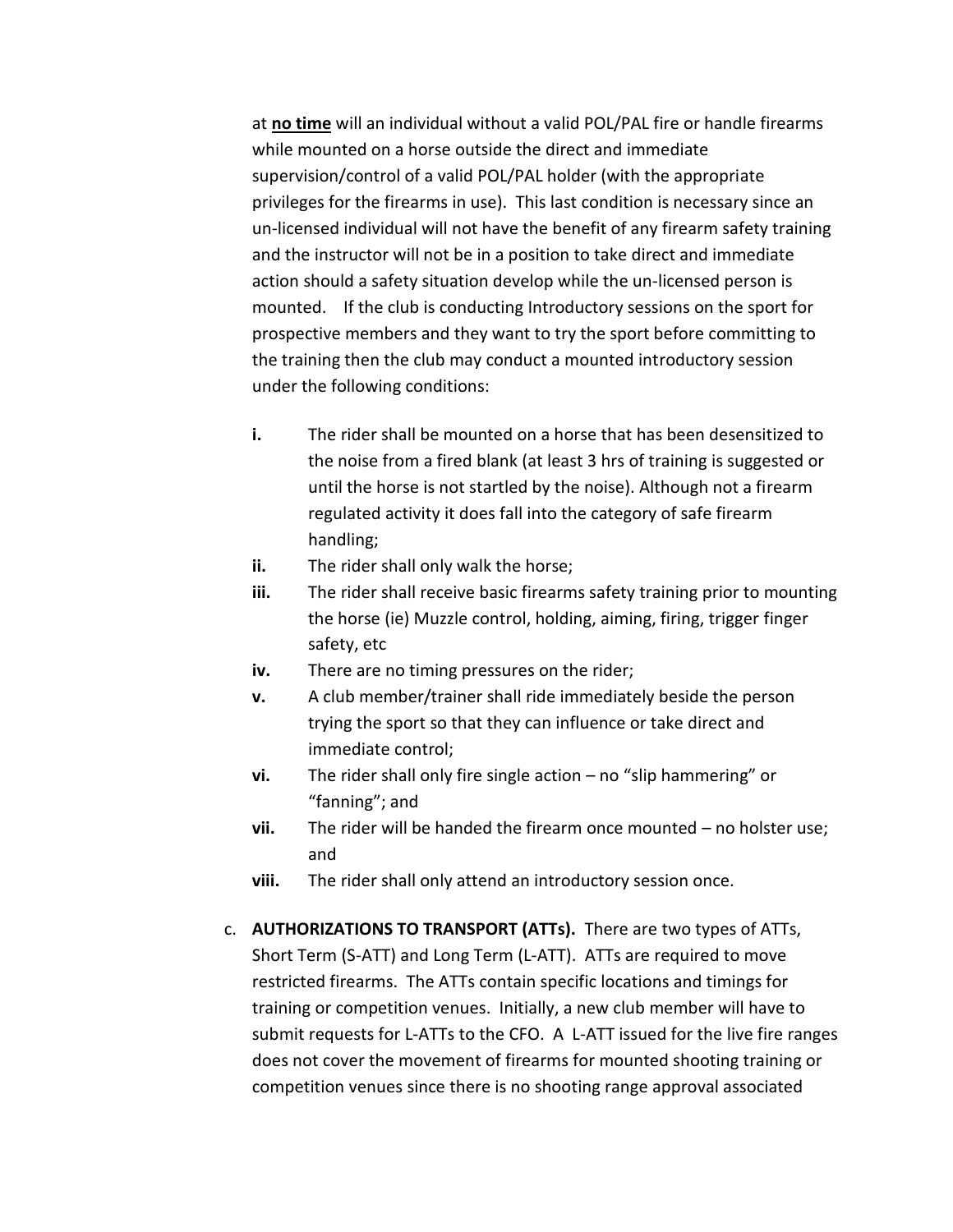with these locations. However, ATTs can be issued for certain locations. ATTs are obtained through the CFO office of the area you reside.

- d. **LENDING/BORROWING OF FIREARMS**. Club members (valid POL/PAL holders) are authorized to lend or borrow firearms from another holder of a valid POL/PAL that are to be used at a training/competition venue if that person has the appropriate privileges for the firearms being borrowed. If the firearm(s) to be borrowed or loaned are registered restricted firearms then the lender provides the borrower with the valid Registration Certificate(s) (Reg Certs) for each borrowed restricted firearm. Although not a requirement of the FA, the lender could provide the borrower with a letter indicating that they have lent the firearms (each firearm loaned indicated in the letter) to the person in possession (by name and POL/PAL number) of the firearms. Firearms may be loaned or borrowed at a training/competition venue (on site) without the need for letters or providing the Reg Certs. Some CFO offices list the specific firearms on the ATT. Check with the CFO office for the area that you plan to attend an event outside of your province.
- e. **STORAGE, DISPLAY, TRANSPORTATION AND SAFE HANDLING**. Storage, Display, Transportation and Safe Handling of Firearms by Individuals Regulations (SOR/98-209) are applicable to Mounted Shooters Associations. Club members are responsible for the overall security and safe use of their firearms at all times. Club policies, rules, bylaws and procedures must be designed to provide members with the optimum conditions for complying with the storage, display, transportation and safe handling Regs. Given the uniqueness of the mounted shooting training/activities, additional guidance is provided as follows:
	- i. **Mounted shooters**. See the conceptual/generic layout (Annex A) of a

 training/competition venue. The complexity of combining horse, rider and

 firearm activities requires an enhanced level of coordination. Set up of

 training locations or competition venues must facilitate the safe transition

 from tacking up the horses, uncasing firearms, the movement of horse,

rider and firearms to the waiting/staging areas, the actual training or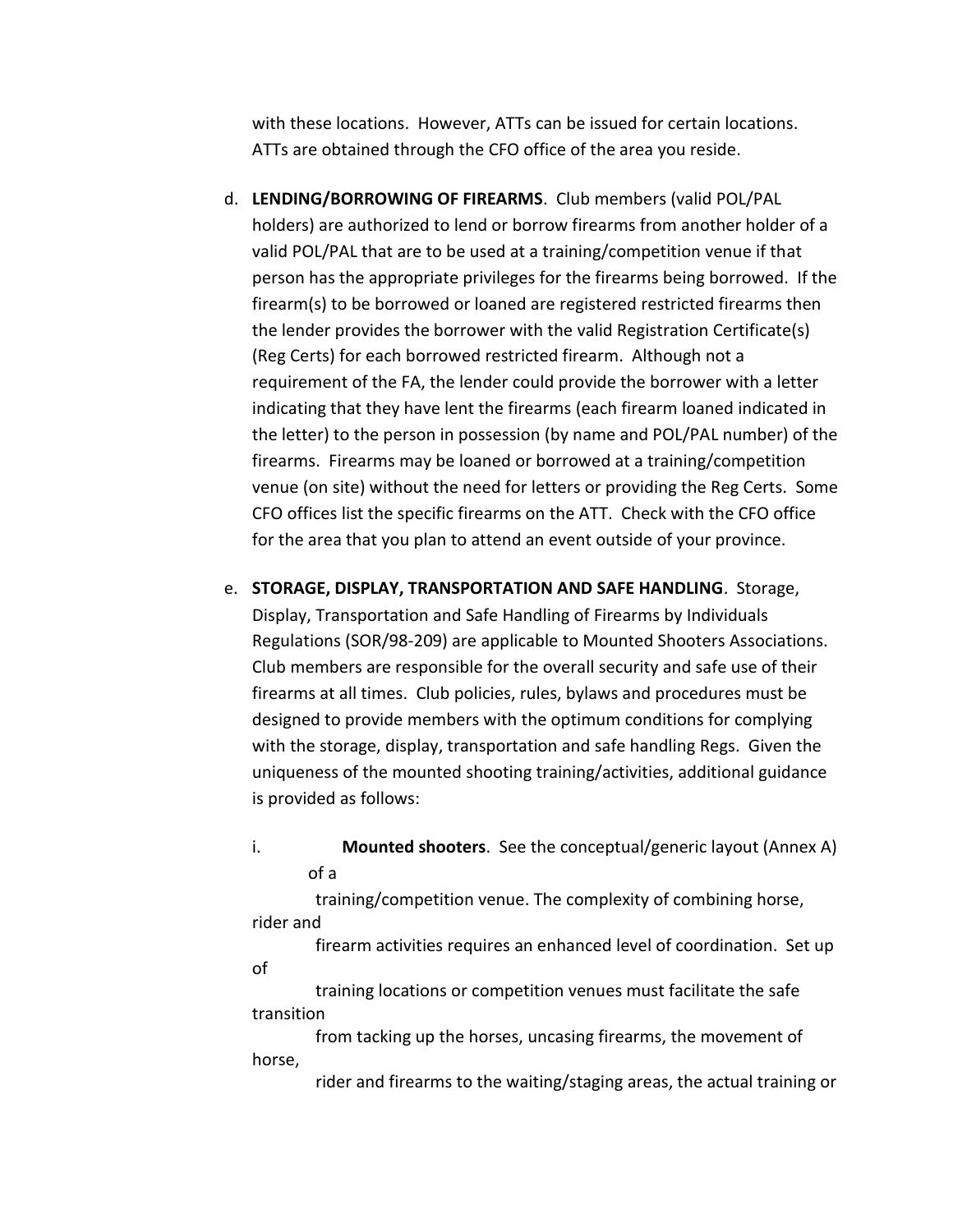competition and the return to the tack area post training/competition. The

intent of this layout is to outline what components are necessary.

Actual

 positioning will vary depending on the venue being utilized. During unstructured training sessions (ie) individual practice, a minimum of

one

person is required to be in attendance in addition to the rider.

ii. **Tack-up area**. Club members are clearly responsible for uncasing their unloaded firearms and holstering them in the tack up area of the training/competition venue. The unloaded firearms are to never leave the control of the valid POL/PAL holder at any time (unless being loaned to another valid POL/PAL holder). The practice of handing over the firearms to a wrangler at a central location is strongly discouraged. Once the horse and rider are ready to train or compete, they then proceed to the Safe Handling or Loading Area by the most direct route without any stops. At no time are the firearms to be unholstered or handled along the route to the Safe Handling or Loading area.

iii. **Safe Handling Area**. There should be a safe handling area established at the training/competition venue. It is here and only here that firearms may be handled prior to training/competition. This area must be free from any type of ammunition. All firearms can be drawn and pointed in a safe direction away from the public or other participants. Participants shall holster and secure their firearms (Holster) prior to departing this area and moving to the training area (if no ammunition is to be utilized) or they move to the Loading Area.

iv. **Ammunition Point/Area**. This point/area should be established in order to provide a central area for all blank ammunition (black powder propellant only, no wax bullets, no fillers [crushed nuts] of any kind and certainly no projectiles – this includes any form of pyrotechnic fillers [ie] fire crackers, flares, etc). The control of this area must be the responsibility of one person (the ammunition officer) holding a valid POL/PAL that has significant experience with ammunition. All blank ammunition to be utilized for the training event or competition must be placed in this area. All blank ammunition shall be visually inspected in order to verify that it is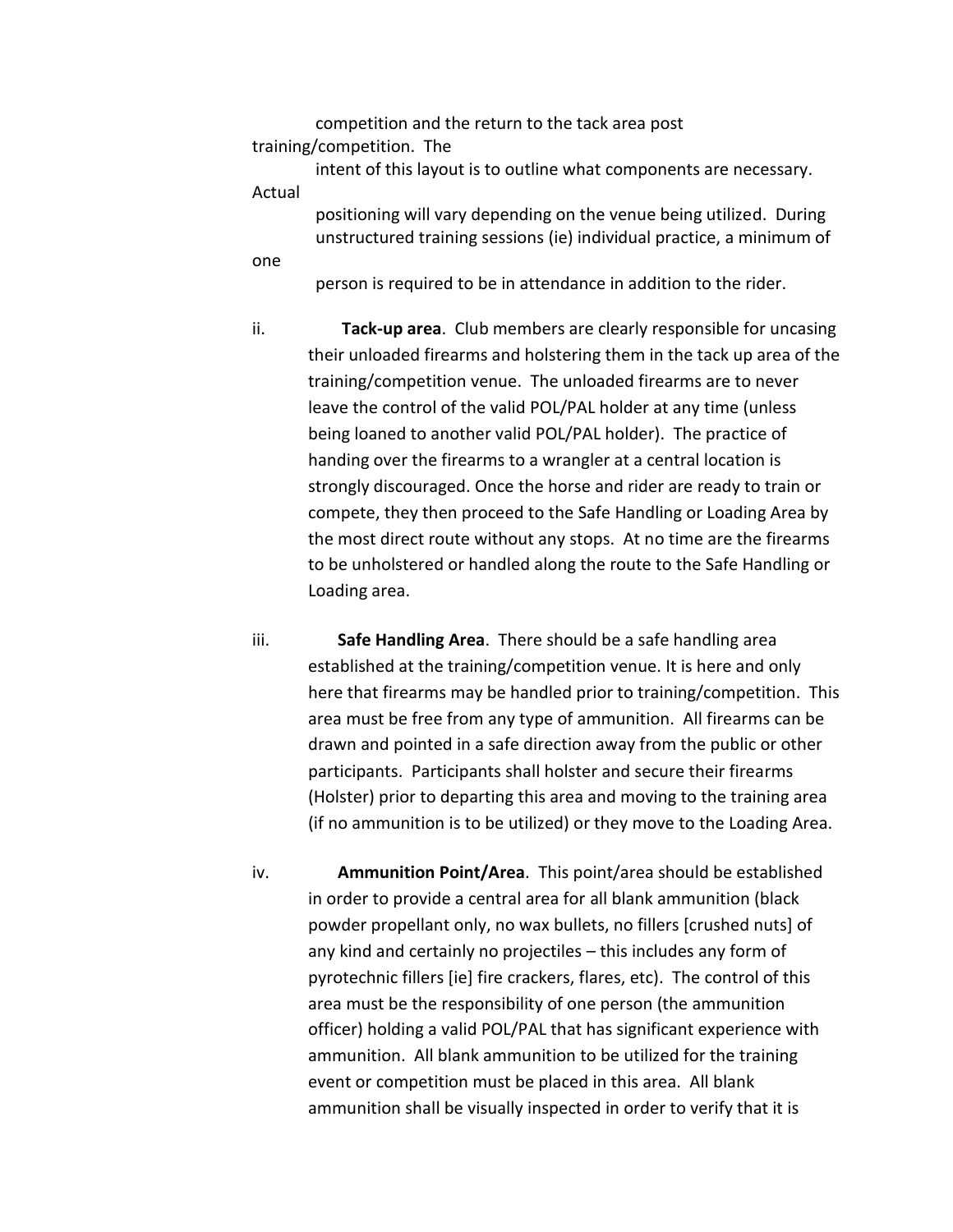blank ammunition only. Random weight samplings from each manufacturing brand being used should be completed (see paragraph on blank ammunition below). All blank ammunition must be checked for cleanliness, free from defects and segregated by caliber. Ammunition being issued to competitors shall take place in the loading area only. The ammunition handler(s) issue the required number of rounds of blank ammunition to each person undergoing training and or competing. It is the responsibility of the rider to load their own firearm(s). If members are supplying their own ammunition, it must be placed in the ammunition point/area, marked for them and still inspected by the ammunition officer. Reloaded ammunition is covered in the paragraph on blank ammunition below. During unstructured/individual training sessions the responsibility for care and control of all blank ammunition is the responsibility of the rider utilizing firearms. Security of ammunition is particularly important if the training session is in a shared use location with nonmounted shooters. Regardless of the situation, every effort shall be made to ensure that no live ammunition (ie) a cartridge case containing a fixed projectile, is not brought onto the property where the training or competition is being held.

- v. **Loading Area**. It is here that the competitors receive their ammunition, inspect their ammunition for cleanliness, correct caliber, free from visible defects and ensuring that it is actually Blank Ammunition. Once the competitor or person undergoing training/competition is satisfied that the correct ammunition has been supplied they may then unholster, point their firearms in a safe direction and load their firearms, reholster and move to the waiting area or start line. The firearm must not be handled any further until the rider has crossed the start line. During unstructured/individual training sessions the loading of firearms should take place as close to the arena/corral as possible.
- vi. **Event/Training Master**. This person is designated and responsible to control all of the activities of any training event or competition. All event support staff (ammunition officer, safety officer, judges, timers, target setters, etc) movements are controlled by this person. Members attending training clinics must be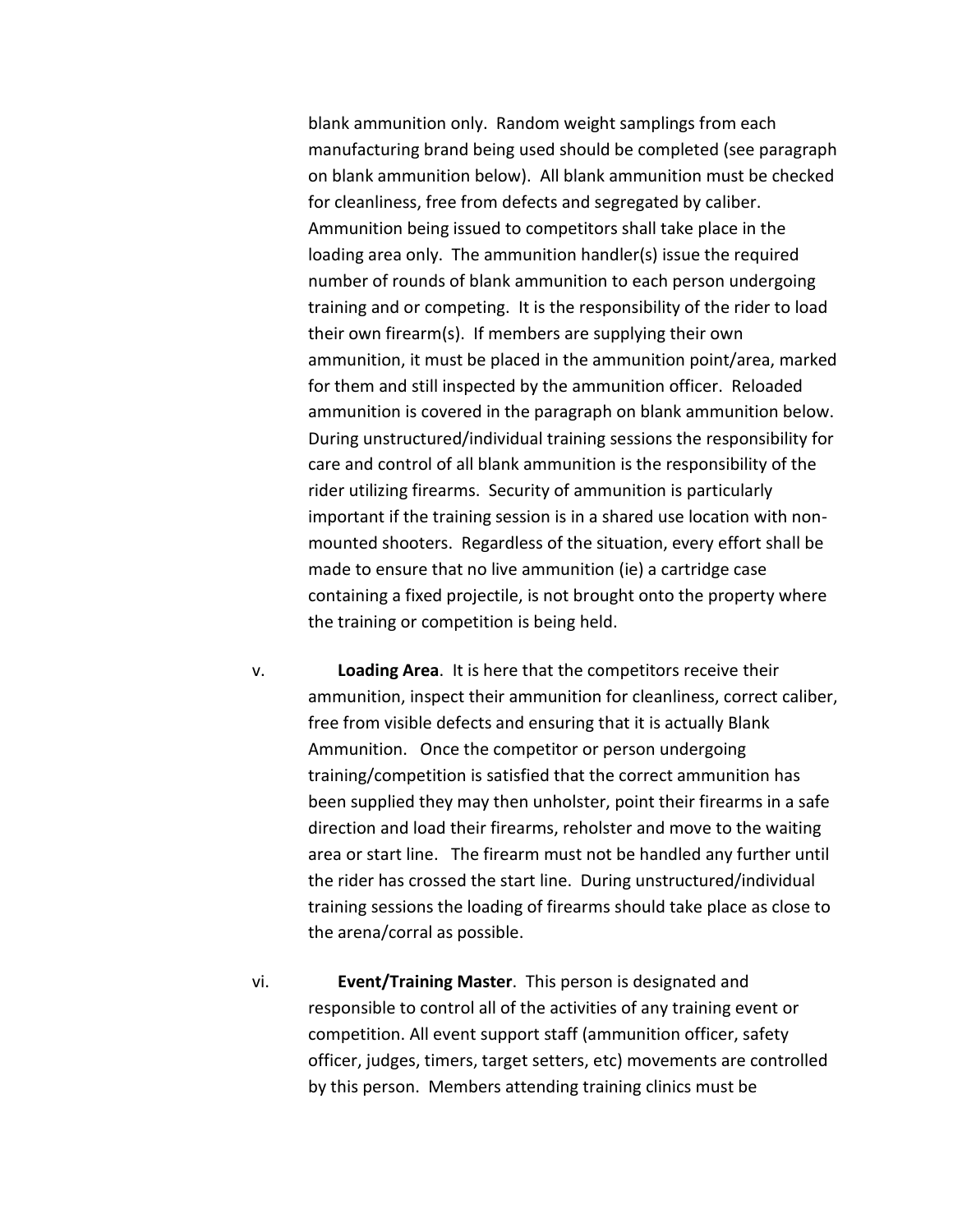sufficiently trained/experienced to undertake the new training (ie) a "green rider" should not be taking advanced training without having completed novice, beginner or intermediate type training.

- vii. **Safety Officer**. This person is specifically designated to perform firearm safety related activities **ONLY**. The Safety Officer must have a PAL with the privileges associated with the classes of firearms being used at the training or competition venue. The Safety Officer must be familiar with all of the firearms in use so that they can clear them if required. This person is responsible to ensure that the danger area is clear of all people prior to a horse and rider entering the arena. The Safety Officer is also responsible to ensure that the target line(s) are established so that the spectator and support staff are outside of the danger area. The Safety officer reports directly to the Event Master. A system should be developed between the Event Master and the Safety Officer to indicate that the training/competition area is clear of people ready for a rider. The Safety Officer should have the authority to stop any unsafe firearm related activity and as such should have a means of sounding an alarm to stop all activities (ie) whistle, air horn, hand held Public Address (PA – loud haler) system, etc. Should an incident take place whereby the rider is not capable of possessing their firearm(s) the Safety Officer shall take possession, clear the firearm(s) and securely store the firearm(s) until such point that the owner can take possession or give instructions for an authorized person to take responsibility for the firearm(s).
- viii. **Danger Area**. See Annex B. A danger area has been established based on the information available concerning commercially manufactured blank ammunition from the suppliers. Generally, all of the commercially produced blanks perform the same in accordance with the regulations established by the governing body for the sport. Given the number of different firearms (ie) handguns, rifles and shotguns being utilized as well as the different calibers that could be fired it is complicated to create different danger areas. Therefore, one standard danger area for blank ammunition has been developed. Riding arenas vary in size from 20m x 40m, 20m x 60m and 30m x 60m. The danger area template affords a large area for the rider to engage the targets. Therefore, this single danger area approach will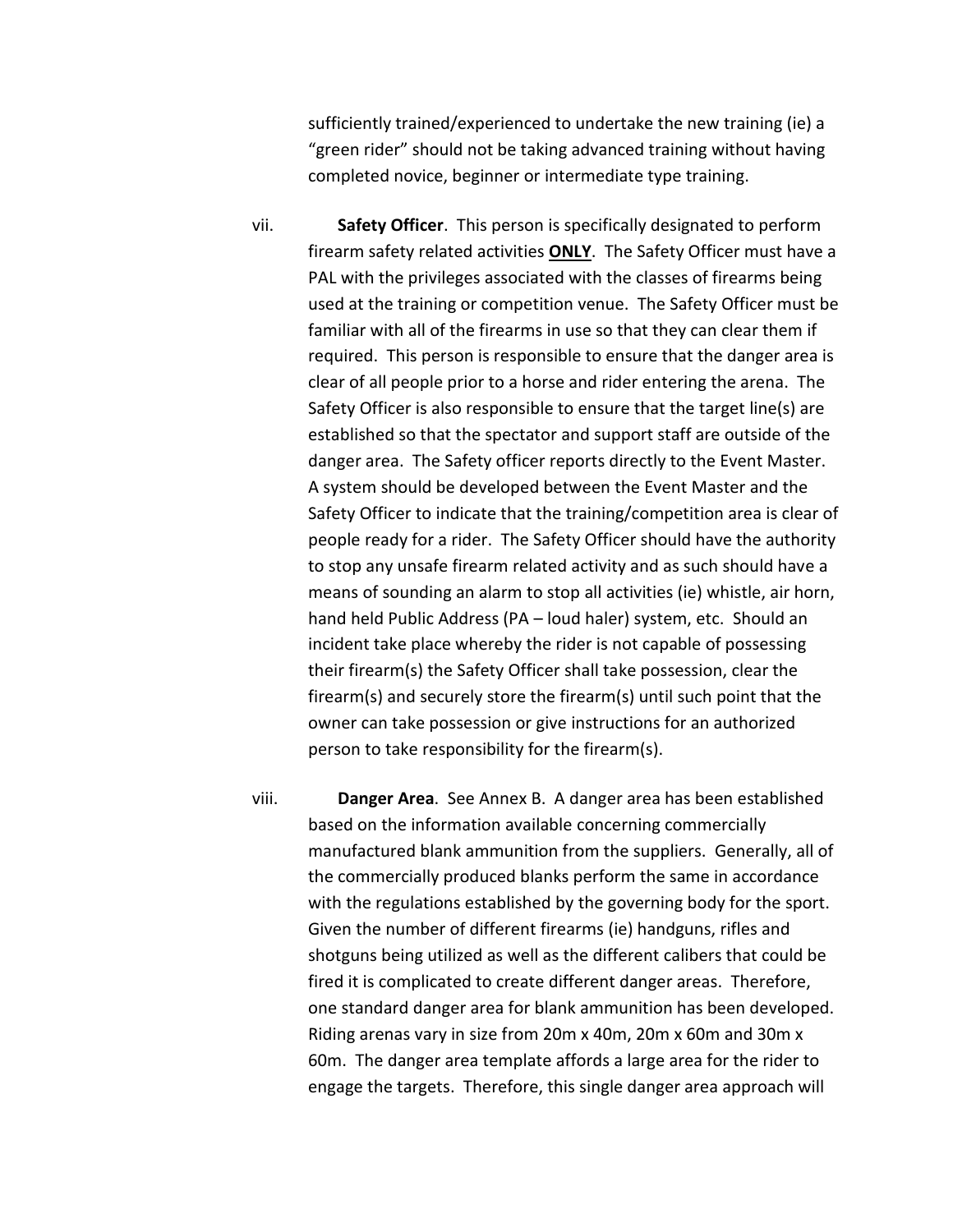support blank firing ranging from .22 calibre blanks through .38/40, .357magnum, .44/40, .44, .45 Long Colt, 410 bore, 20 gauge and 12 gauge (with or without gauge mates or similar tubes/inserts that reduce the bore (ie) 12 gauge inserts that reduce the chamber to fire .410 hulls or .45LC blanks. The danger area is measured from the target location out to a radius distance of 34 feet or 11 yards or 10 meters in a 180 degree semi circle. This approach will provide maximum flexibility to event organizers while also ensuring the safety of any spectators or combustible infrastructure. More information concerning reloaded ammunition is contained in the blank ammunition paragraph below.

- ix. **Start/Finish line/area**. This is a line established by the Event Master where the horse and rider crosses in order to start and stop the time or enter and leave the arena/coral. Once the rider is in the area immediately near the start line they can draw their firearm(s) but not cock them. At the completion of the run all firearms must be holstered or in a scabbard immediately after crossing the finish line. This line or area shall be free from any other competitor/person under training or an event worker until cleared by the current rider. The area shall be large enough so that any negligent discharges do not affect those in the immediate area.
- x. **Training or Competition arena/area**. It is recognized that the failure rate on blank ammunition is extremely low. However, it is necessary to have a thorough plan to deal with misfires or unauthorized "slip hammer or fanning" manoeuvres that could appear as a misfire. This area is the designated area that riders discharge their blank ammunition. Should a misfire (the blank round of ammunition fails to fire) take place the rider must stop training or competing, remain mounted and stop firing. The rider points their firearm in a safe direction. A mandatory 60 second waiting period is required to ensure that the blank ammunition does not fire. The rider may still walk their horse during the wait period. After the 60 seconds has elapsed, the rider is to unload and hand over the misfired round of blank ammunition to the Safety Officer or Event Master. The misfired round of blank ammunition shall be inspected to determine if the primer was or was not fairly struck. If the primer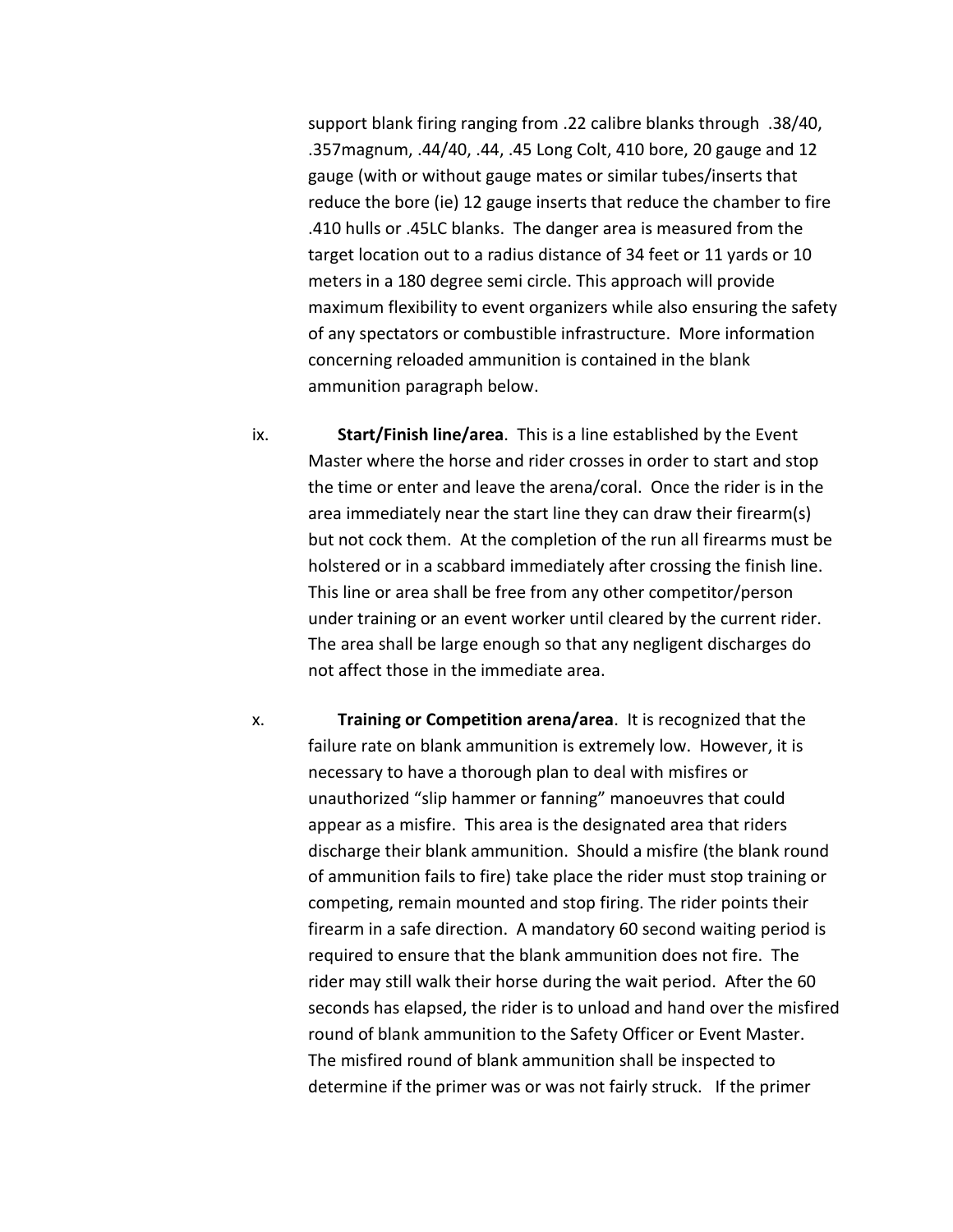was not struck or not fairly struck it may be re-introduced into the event. If the primer has been struck then the misfired round of blank ammunition shall be placed in an appropriate container filled with a fluid that will render the black powder immediately inert pending disposal action. This container shall be constructed to contain the effects of the blank firing late. Upon completion of the training or competition misfired blank ammunition shall be disposed of in a safe manner. If repeated misfires take place from one firearm then the affected firearm should be inspected for cleanliness or unsafe modifications. If there are many different firearms affected then the LOT or BATCH of blank ammunition should be determined and if the misfired rounds are from one lot or batch of blank ammunition that lot or batch should be no longer used and it should be quarantined. Disposal of this ammunition should be in accordance with Association rules. "Slip Hammering" - CMSA does not sanction "slip hammering or Fanning" during competition. If slip hammer manoeuvres are allowed at the local levels the triggers shall only be held back by muscle power. Under no circumstances shall any form of "aid" be used to depress the trigger (ie) no tape, wire, leather, cord, rope, etc.

- xi. **Misfire storage area**. This is an area designated to hold misfired blank ammunition. This area should be located away from any occupied area. See Annex A for a suggested location. The important aspect of this area is the container. The designated container that will hold misfired blank ammunition shall be sufficiently strong enough to contain a late firing round of blank ammunition. See paragraph above for additional details.
- xii. **Unloading Area**. This area is controlled by one person that is a holder of a valid PAL with the privileges corresponding to the firearms in use. The intent is that a rider shall attend this location, unholster their firearm, pointing the firearm in a safe direction and unload the firearm. Spent/fired casing are handed over to the support staff who shall dispose of them in accordance with the Association rules. Once all firearms are unloaded and proved safe utilizing ACTS and PROVE they are holstered and the rider moves to secure their firearms. Should the rider experience difficulties in unloading their firearms the assistance of the staff member in the unloading area may be sought.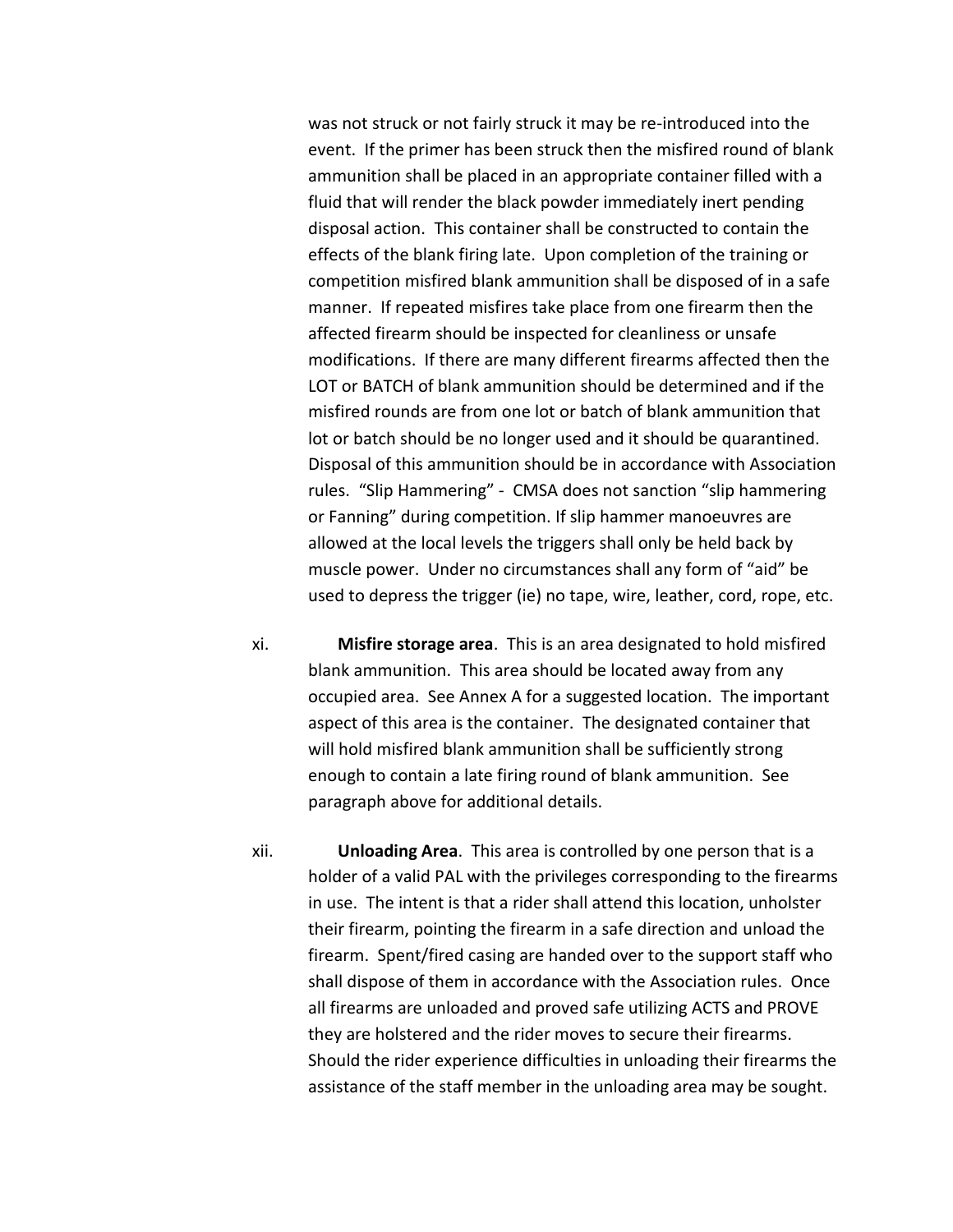xiii. **Securing firearms**. Once the rider has completed training or competing, they are to move back to the storage site for their firearms in the most direct route without any stops. Once in location they shall secure their firearms in accordance with the Storage, Display, Transportation and Safe Handling of Firearms by Individuals Regulations (SOR/98-209).

### **4. THE TRAINING & COMPETITION SEASON**

- a. **BEFORE you attend the training or competition event**. It is important to ensure that you are in possession of your POL/PAL, Registration Certificates, Authorization To Transport and proper storage containers for the firearms being transported. The Storage, Display, Transportation and Safe Handling of Firearms by Individuals Regulations (SOR/98-209) should be reviewed in order to refresh members on the requirements.
- b. **ONCE at the training or competition site**. Proper security of firearms and ammunition is mandatory at all times. The preceding paragraphs and Regulations outline the conditions that must be adhered to while at the training or competition venue/site. Paragraph 3, e, outlines the requirements for mounted shooters to follow in addition to the FA and Regs.

#### **c. COMPETITIONS/TRAINING**

- i. **EVENT AUTHORIZATION REQUIREMENTS** (Municipal, Provincial, Federal). It is incumbent upon the event organizers to ensure that any and all additional requirements for hosting the event are complied with prior to the event taking place. The CFO must be kept informed of and approve the training/competition venue if different from one that has been previously approved. If the event is large and many people will be attending it may be prudent to advise the local law enforcement agency of the event. Periodic spot checks on members possession of valid POL/PALs, Registration Certificates and Authorization To Transport is strongly encouraged. Club executives are to inform the CFO of any member that is no longer in good standing and/or no longer a member within 30 days of the effective date of ceasing to be a member.
- ii. **EVENT LAYOUT & OPERATION** (Single use or shared arena/corral). In addition to the requirements of paragraph 3 E, mounted shooting should have exclusive use (ideally) of the arena or corral. However, there may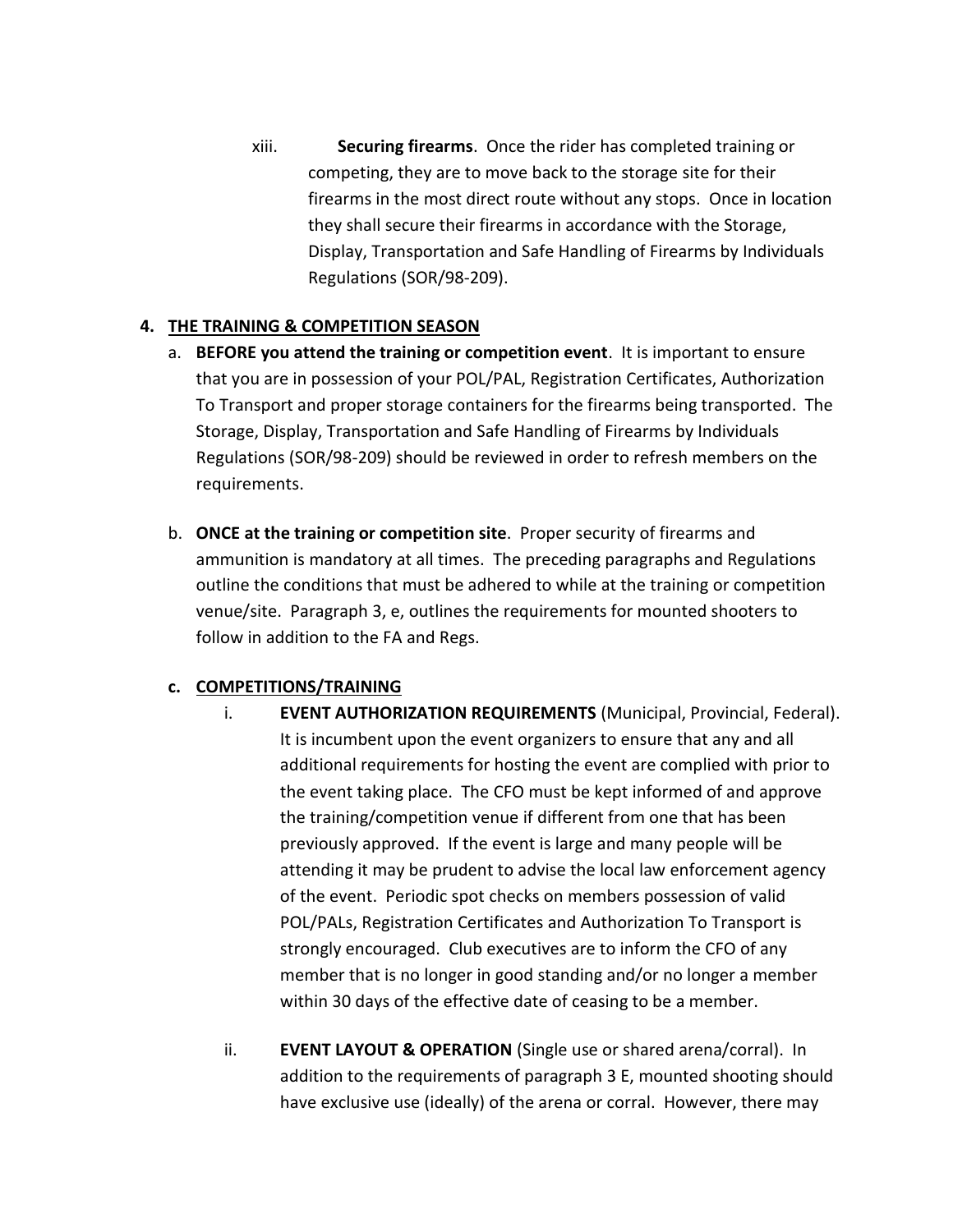be times when the space may have to be shared. Every effort to keep non-mounted shooting groups separate must be made (different entrances/exits, etc. Signage must be posted to alert the public of the activity and that hearing protection is strongly recommended. Discussions must be held with all users to ensure that they understand that the blanks will likely adversely affect untrained horses sharing the space with the trained mounted shooter horses.

iii. **BLANK AMMUNITION** (Commercial Production or Privately Reloaded). Almost all sanctioned competitions require the use of commercially (factory) loaded blank ammunition. There are many authorized types of blank ammunition and they all meet the prescribed standard as set out by the various regulating organizations for mounted shooting. Like any mechanical process, there is a possibility of non-standard blank ammunition being produced. It is recommended that random checks on the different lots from different manufacturers be conducted prior to firing. A quick method for checking is to weigh a fully loaded or complete round of blank ammunition with a reloading scale that is accurate to within .1 of a grain. The middle range and most common caliber (.45 Long Colt) has been selected to compare measurements. Ideally a complete round of blank ammunition should not weigh more than 146 grains. This standard has been assessed utilizing a .45 Long Colt case that is star crimped, large pistol primer and filled with fg black powder. Checks on privately loaded/reloaded blank ammunition should be done more vigorously in order to ensure that the loads are safe and consistent. This data has been utilized to produce the danger area. Any deviations from this standard will significantly increase the danger to spectators and participants. Re-crimping of previously fired blank ammunition is not authorized. The potential of metal fragments being discharged on re-crimped blank ammunition is increased with every reload (since the metal is weakened). If any other calibers are being considered for use the club/association should contact the CFO office in their jurisdiction for approval.

iv. **DANGER ZONES FOR BLANK AMMUNITION**. Annex B outlines the danger zones for blank ammunition. To apply the danger template, position the targets in the desired locations and measure out 34 feet (11 yards or 10 meters) in semi circle (as indicated in the Annex) with the base of the semi circle parallel to the direction of travel. The area contained inside the 34 feet represents the danger area and must be kept clear of people,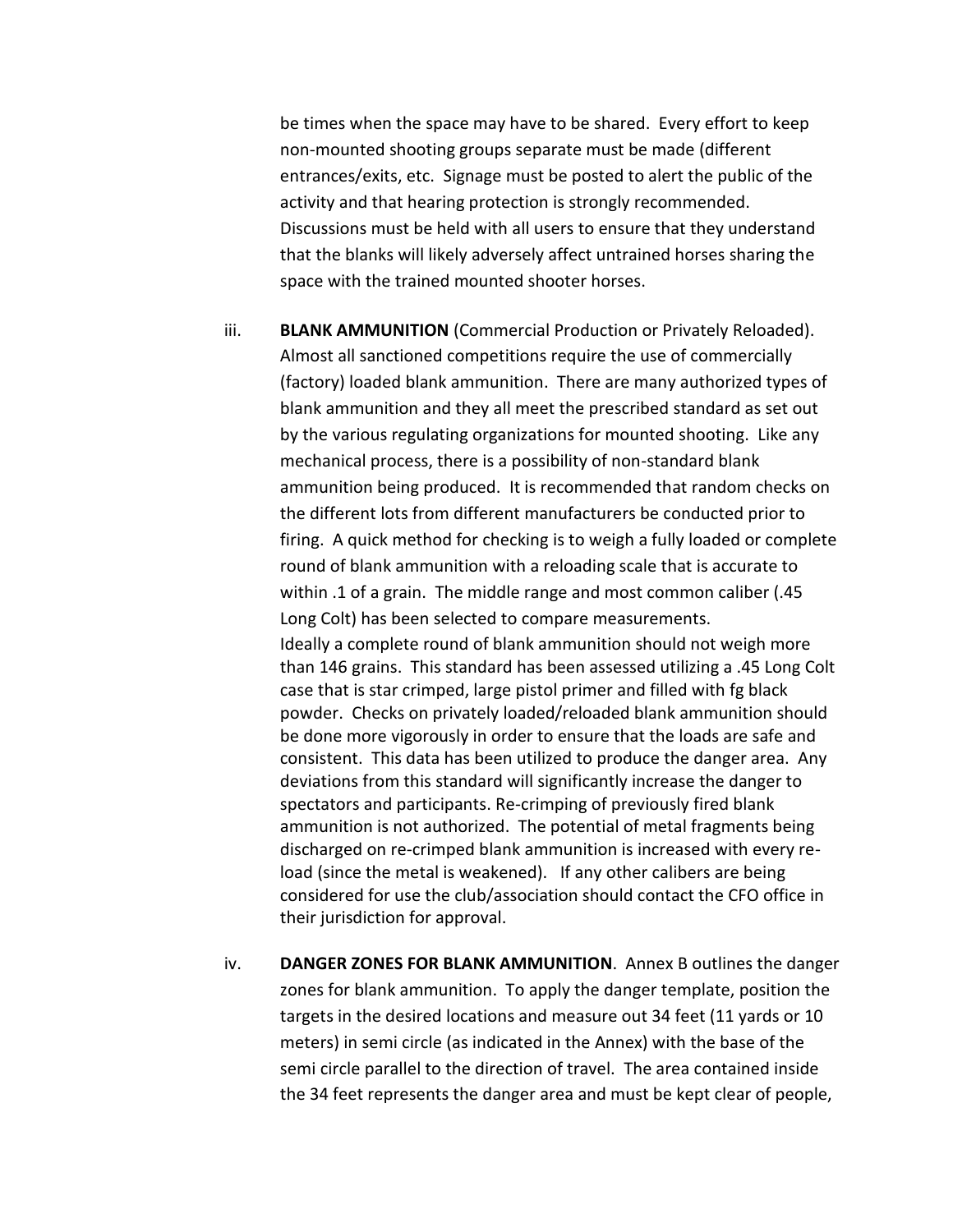horses and combustable infrastructure (other than the targets). Layout all of the targets in accordance with the desired course of fire and establish the overall danger area. Risk mitigation can take place to adjust target locations to fit the danger area established. Every effort must be made to ensure that no one person can access this area during the discharging of the blank ammunition. If the space is to be shared with other users, consideration for roping off the danger area should be done. The Safety Officer shall visually verify that the danger area is clear of target setters or other support staff before signaling to the Event Master that the next competitor or training activity can proceed safely.

- v. **INCIDENT/INJURY REPORTING**. All incidents, regardless of severity involving firearms shall be reported to the CFO within two days. Complete details of the situation with names and POL/PAL numbers of all parties involved as well as any witnesses shall be provided to the CFO. If there are injuries or damage to property not owned by the club the local law enforcement agency shall be notified in addition to the CFO (please provide the Police File Number). For any personal injuries resulting from firearm or ammunition use shall complete and submit the CAFC form 864 E-W (dated 2007/01/01) v3 to the CFO within 2 days of the incident/injury. If reporting will take longer than two days the CFO should be contacted by telephone and made aware of the situation. Although this form is specific to shooting ranges it is applicable for mounted shooting situations.
- vi. **MISFIRE PROCEDURES**. Should a misfire take place during a competition run or during a training activity the run or activity shall STOP immediately. The firearm shall be pointed in a safe direction and a mandatory waiting period of 60 seconds shall be observed where there is no activity with the affected firearm. After the mandatory 60 seconds wait period has elapsed, the rider shall immediately unload the firearm, hand over the misfired blank round of ammunition to either the Safety Officer or the Event Master. The blank round of ammunition shall be inspected in accordance with the direction contained in paragraph 3, e, x.
- vii. **SAFETY**. General safety is the responsibility of everyone. Firearm and ammunition safety is the responsibility of the Event Master, Event Safety Officer(s) and the owner of the firearms and ammunition. At all times,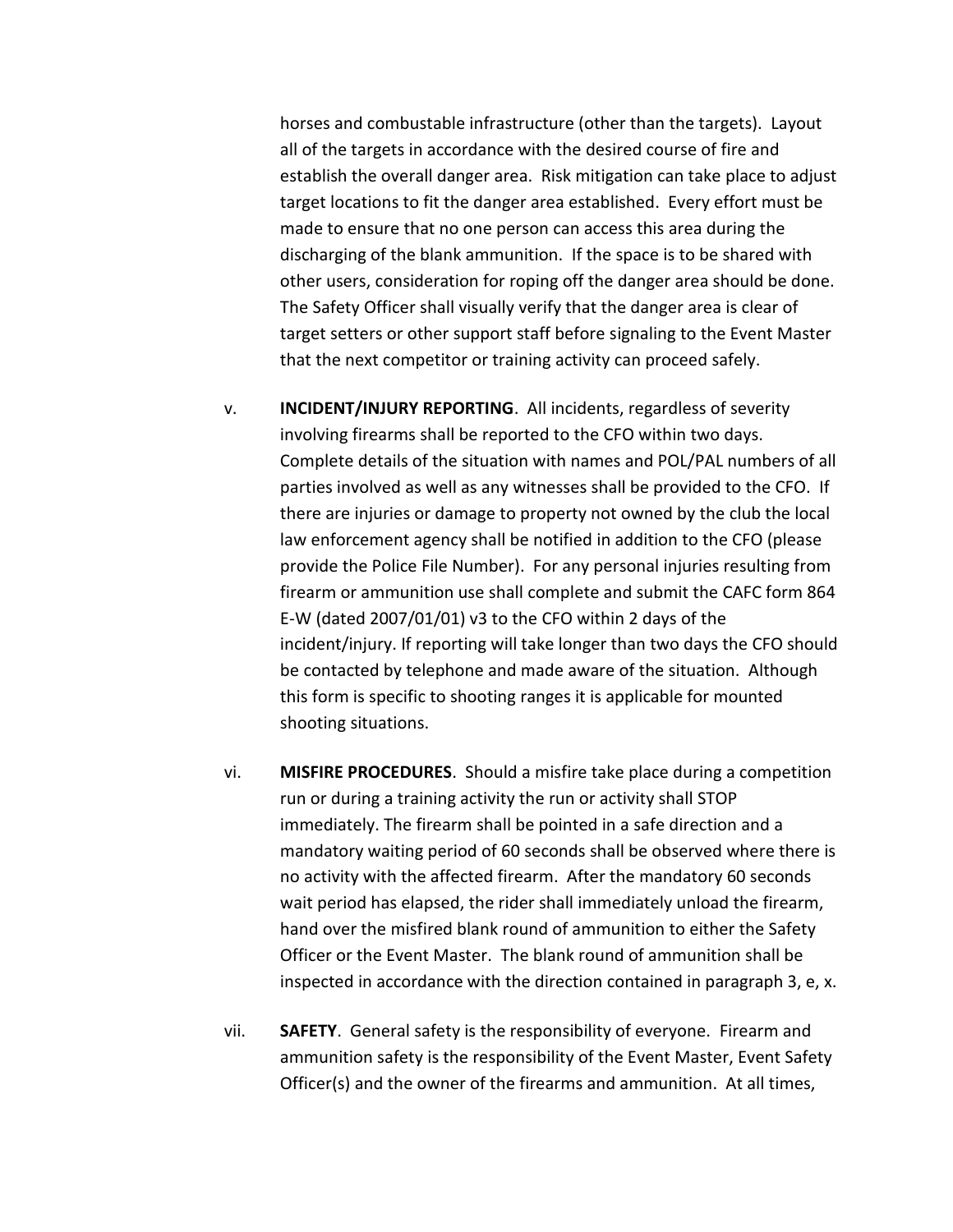the safety of the Public, Event Staff, Horse and Rider shall be paramount over all other activities. The application of the danger area trace (Annex B) is the joint responsibility of the Event Master and the Safety Officer.

- (a) **SAFETY STAFF**. The Event Master appoints the Safety officer. Paragraph 3, e, vii, outlines the overall responsibilities of the Safety Officer. It must be emphasized that the sole task of the Safety officer is that of SAFETY. If warranted, other members may be assigned to assist the Safety Officer. The prerequisites for the safety officer apply to additional safety staff members.
- (b) **HORSE SAFETY**. Although not governed by the FA, clearly there is a requirement to ensure that the horses are kept as safe as possible. Blank ammunition, when misused, can cause serious injuries. The nature of mounted shooting has the rider cross drawing their firearms. There is great potential for the negligent discharge of a firearm that could severely injure the horse and as such create negative second and third order effects. All Federal, Provincial or Municipal laws/regulations regarding animal safety shall be strictly complied with at all times. As a rule of thumb, fingers shall be off the trigger until the firearm is on/pointed at the target to be engaged. Ideally the firearm should not be discharged near the head, neck, shoulders or flanks of the horse. Obviously, training without blank ammunition in the early development of the rider is the key to reducing the probability of a negligent discharge that could cause injury to the horse and rider. Training and event staff must be very clear with respect to the competency requirements of riders and ensure that riders are adequately trained to participate safely prior to and during each training/competition event.
- (c) **RIDER SAFETY**. Once again, the FA and Regs does not govern this portion of the sport. However, as outlined in the preceding paragraph, the rider must be competent. Controlling the horse is complimentary to controlling the firearms that will be fired. Should a rider drop their firearm(s) or fall off of the horse causing them to lose control of their firearm(s) the activity shall stop immediately. The dropped firearm(s) shall be immediately secured by either the Safety Officer or Event Master, Unloaded and ACTS and PROVE be carried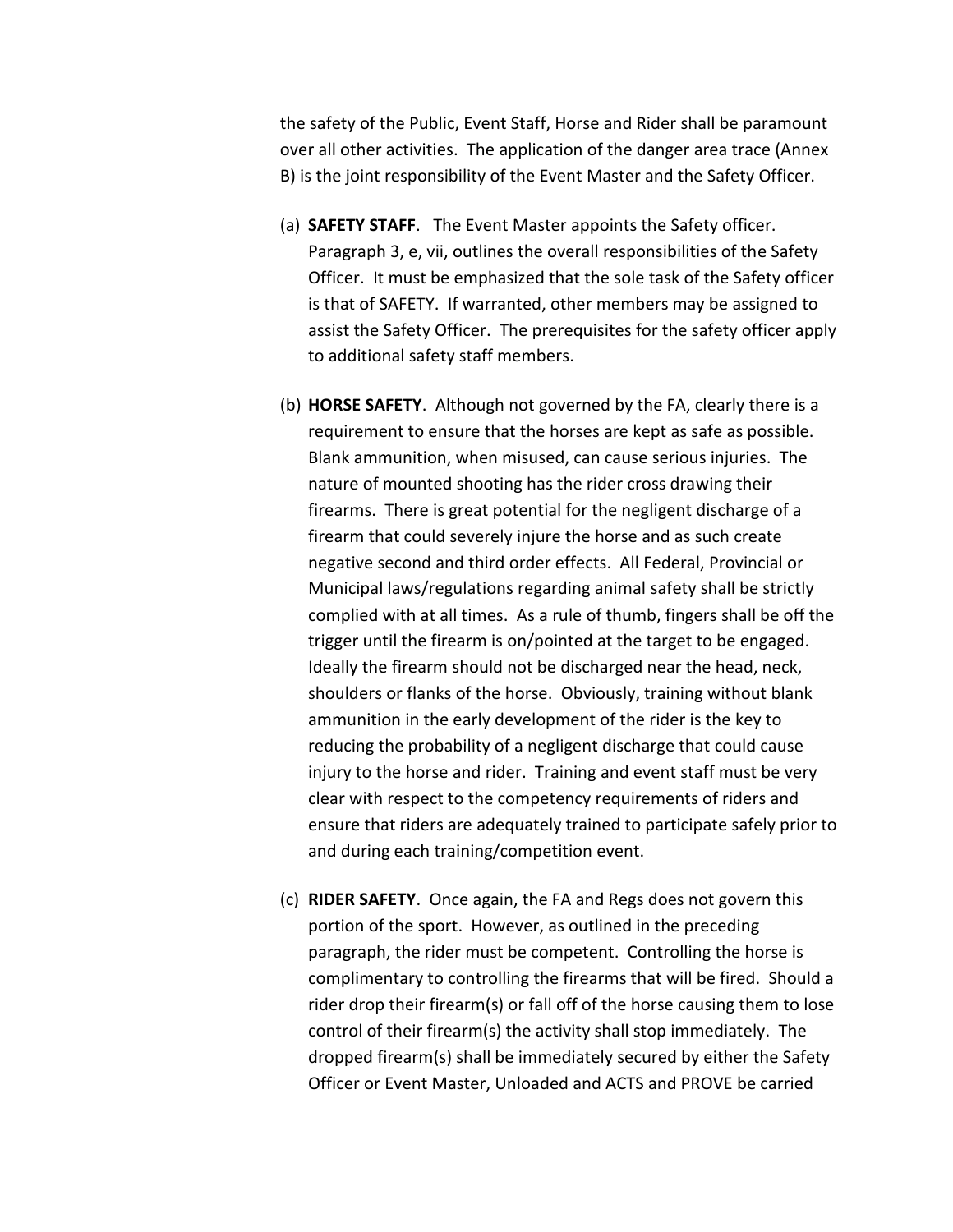out to ensure that the firearm(s) do not have any barrel/cylinder obstructions. If the rider is injured control of the firearm shall remain with the Safety Officer or Event Master until such time as arrangements are made to return the firearm(s) to the registered owner or their authorized delegate. Association rules should indicate the procedures to be followed for returning firearm(s) in this instance.

- (d) **PUBLIC SAFETY**. At all times the safety of the public (spectators) shall be ensured. The preceding paragraphs have outlined the steps necessary for contributing to a safe training or competition activity. Before any event the spectators or public shall be advised that the activity involves the use of firearms and blank ammunition. Warning signs should be considered if the activity is occurring in a multiuse/shared facility.
- d. **BEFORE you depart the event**. A visual inspection of the training/competition area shall take place to ensure that all ammunition (misfires, empty casing, live blank rounds) and firearms have been collected and properly secured. All participants shall ensure that they comply with the Storage, Display, Transportation and Safe Handling of Firearms by Individuals Regulations for the return trip home.
- e. **ONCE at home**. Properly cleaned and maintained firearms will significantly reduce firing problems normally associated with firing blank ammunition. Empty/fired casings (if collected) should be inspected in order to determine if there is any indication of primer bulging or set back. Once any cleaning or maintenance is completed the firearm and ammunition is secured in accordance with the Storage, Display, Transportation and Safe Handling of Firearms by Individuals Regulations. Planning for the next training event or competition should start especially if it involves obtaining an Authorization To Transport.

#### **CONCLUSION**

These interim guidelines shall be reviewed periodically. Firearms Officers may occasionally attend training or competition venues unannounced to validate compliance and conduct liaison with your executives and/or members. The guidelines noted in the preceding paragraphs are provided to clubs so that they can manage safe training and or competition events. 2012-10-30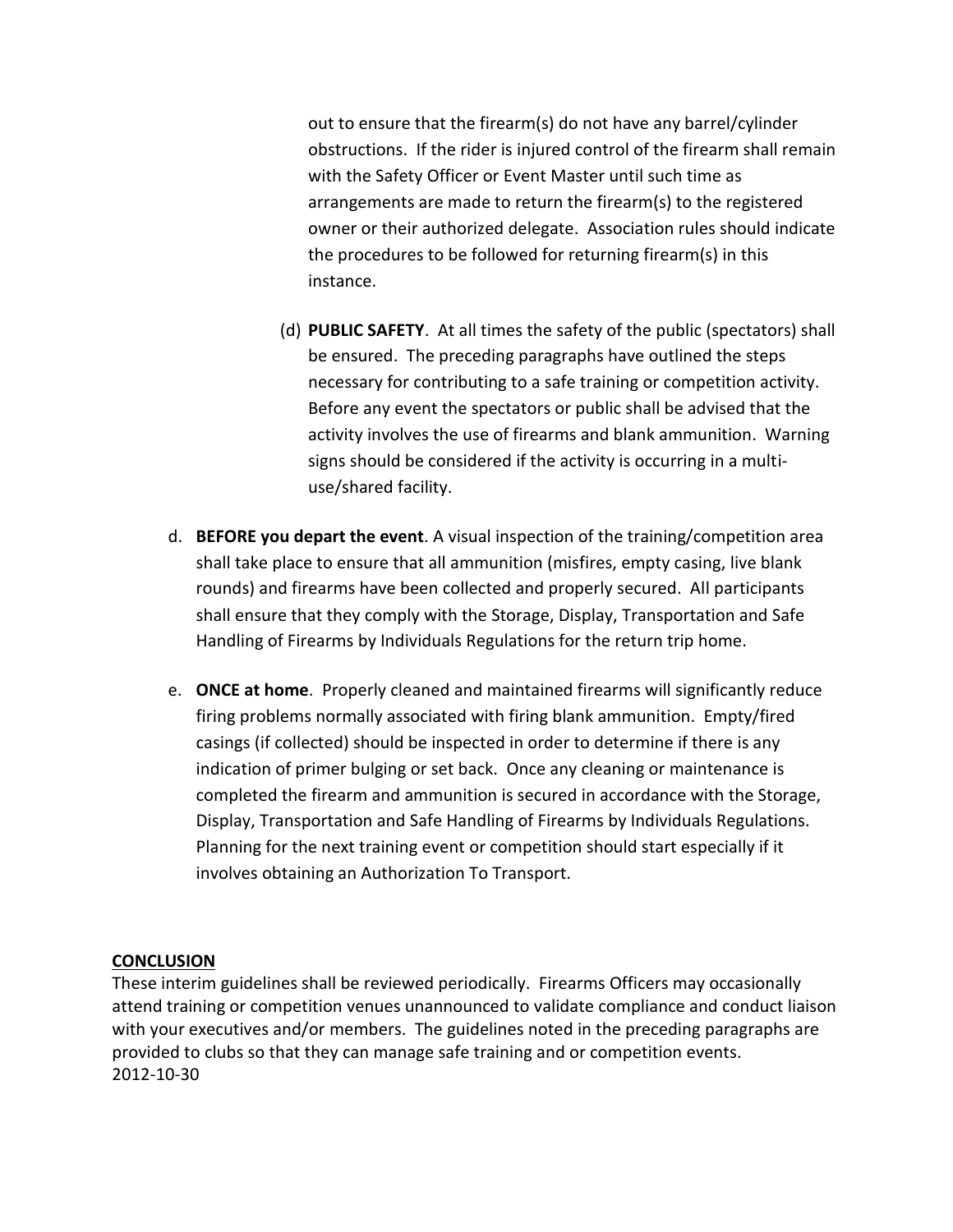



Annex B: